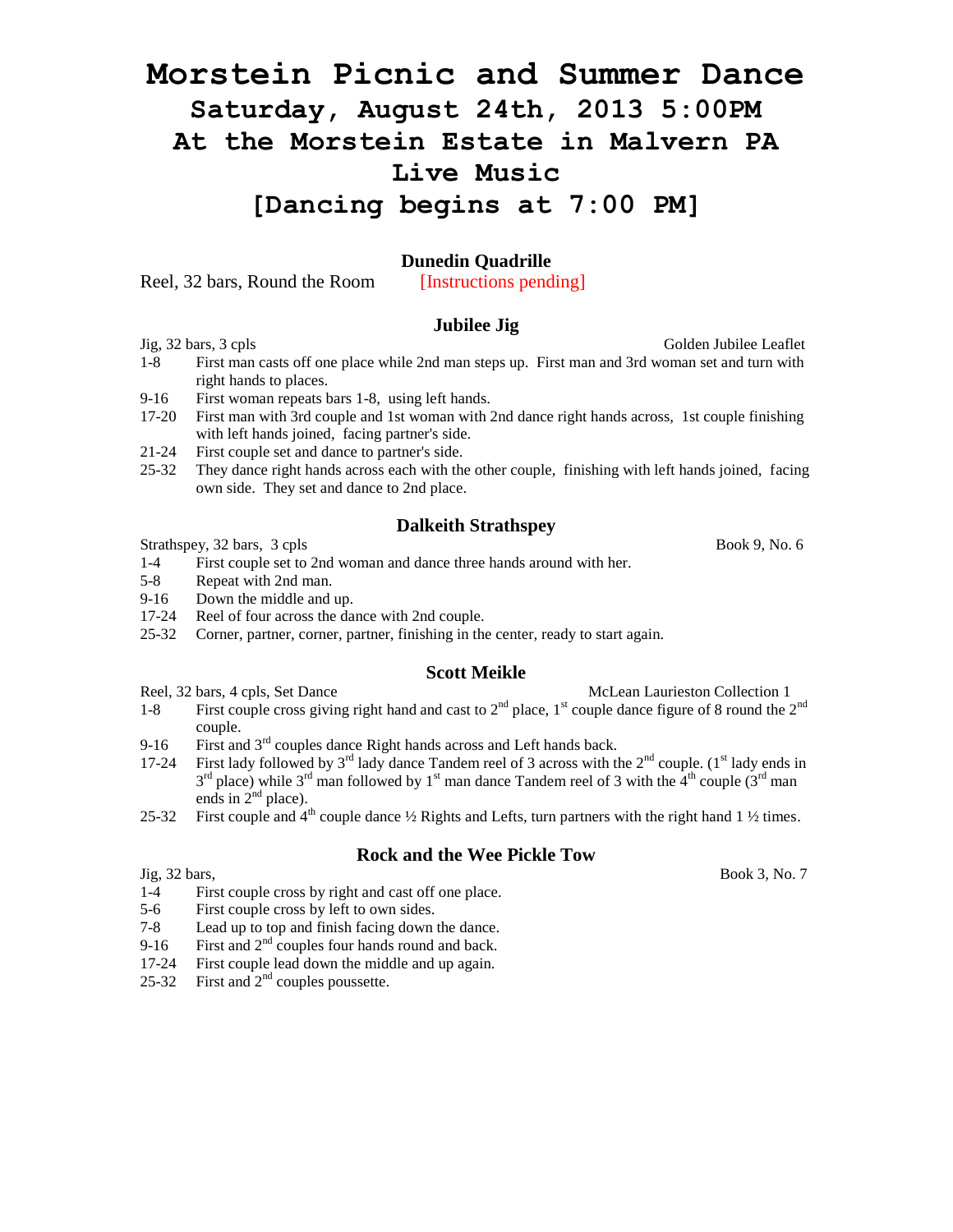# **Capetown Wedding**

Strathspey, 32 bars Book 39, No. 4

- 1-2 First couple, without hands, dance down crossing over to 2nd place on opposite sides, and face out. Second couple step up.
- 3-4 First woman changes places with 3rd man with left hands, while 1st man changes places with 3rd woman with right hands.
- 5-8 First couple turn each other with right hands half way and then lead up to 1st place in the middle of the dance. Second and 3rd couples step down on bars 7-8.
- 9-16 First couple, in promenade hold, dance a reel of three across the dance with 2nd couple, passing right shoulders with 2nd woman to begin. First couple finish in the middle of the dance in first place on own sides facing down with nearer hands joined and 2nd couple finish in original places. On bar 16, 3rd couple step in to join nearer hands in the middle facing up.
- 17-18 First, 2nd and 3rd couples set.
- 19-20 First and 3rd couples "petronella in tandem" into the side lines, while 2nd couple petronella into the middle to finish with 2nd woman in first place facing down and 2nd man in third place facing up.
- 21-24 First, 2nd and 3rd couples, joining hands in a circle, set and then, pulling back right shoulders, cast one place to the left to finish in original places.
- 25-32 First and 2nd couples dance the knot. *Petronella in Tandem: The dancer on the right dances a normal petronella turn, leaving room on the left for the next dancer. The dancer on the left also dances a petronella turn, dancing closely behind the other dancer to finish again on the left.*

# **MacVicar's Hornpipe**

Reel, 32 bars, 3cpls Priddey Leaflet

- 1-4 First,  $2^{n\bar{d}}$  and  $3^{rd}$  couples join hands on the sides and set, then  $1^{st}$  and  $2^{nd}$  couples dance right hands across half-way while  $3<sup>rd</sup>$  couple cross giving right hands.
- 5-8 Second,  $1<sup>st</sup>$  and 3rd couples again join hands and set, then  $2<sup>nd</sup>$  and  $3<sup>rd</sup>$  couples cross to own sides giving right hand to partner while  $1<sup>st</sup>$  couple dance a petronella turn to finish back to back facing I<sup>st</sup> corners.
- 9-12 First couple dance a half diagonal reel of four with  $1<sup>st</sup>$  corners. At the end,  $1<sup>st</sup>$  couple dance in to meet then pull back right shoulder to face partner's  $2<sup>nd</sup>$  corner.
- 13-16 First couple dance a half diagonal reel of four with  $2<sup>nd</sup>$  corners. At the end,  $1<sup>st</sup>$  couple dance in to meet then pull back right shoulder to face own  $1<sup>st</sup>$  corner, now in opposite corner place.
- 17-20 First couple dance a half diagonal reel of four with 1<sup>st</sup> corners. At the end, 1<sup>st</sup> couple dance in to meet then pull back right shoulder to face partner's  $2<sup>nd</sup>$  corner, now in opposite corner.
- 21-24 First couple dance a half diagonal reel of four with  $2<sup>nd</sup>$  corners. At the end,  $1<sup>st</sup>$  couple dance in to face  $1<sup>st</sup>$  corners.
- 25-30 First couple dance a reel of three on opposite sides, padding  $1<sup>st</sup>$  corner left to begin.
- 31-32 First couple cross to own sides giving right hands crossing to the bottom in the repeat.

#### **\*\*\* Break \*\*\***

# **Best Set in the Hall**

Jig, 32 bars, 3cpls H. Greenwood

- 1-8 First couple set. First woman, followed by partner cast off two places. First woman dance across the set, up behind the men and in to face 1st corner, while 1st man dance up the center of the set to end facing first corner.
- 9-12 First couple set to 1st corners. Using skip-change, 1st couples pull right shoulder back to cast around each other and into 3rd corner (partner's 1st corner) position, while 1st corners dance in and face their original position.
- 13-16 First couple set to 1st corners. Corners pull right shoulder back to cast around each other into each other's position, while 1st couple dance in and pivot right to face 2nd corners.
- 17-24 First couple repeat bars 9-16 with 2nd corners, crossing right with partner at the end of bar 24, and all ending on opposite side in order 3-1-2.
- 25-32 All chase clockwise halfway round. All turn partner right once round.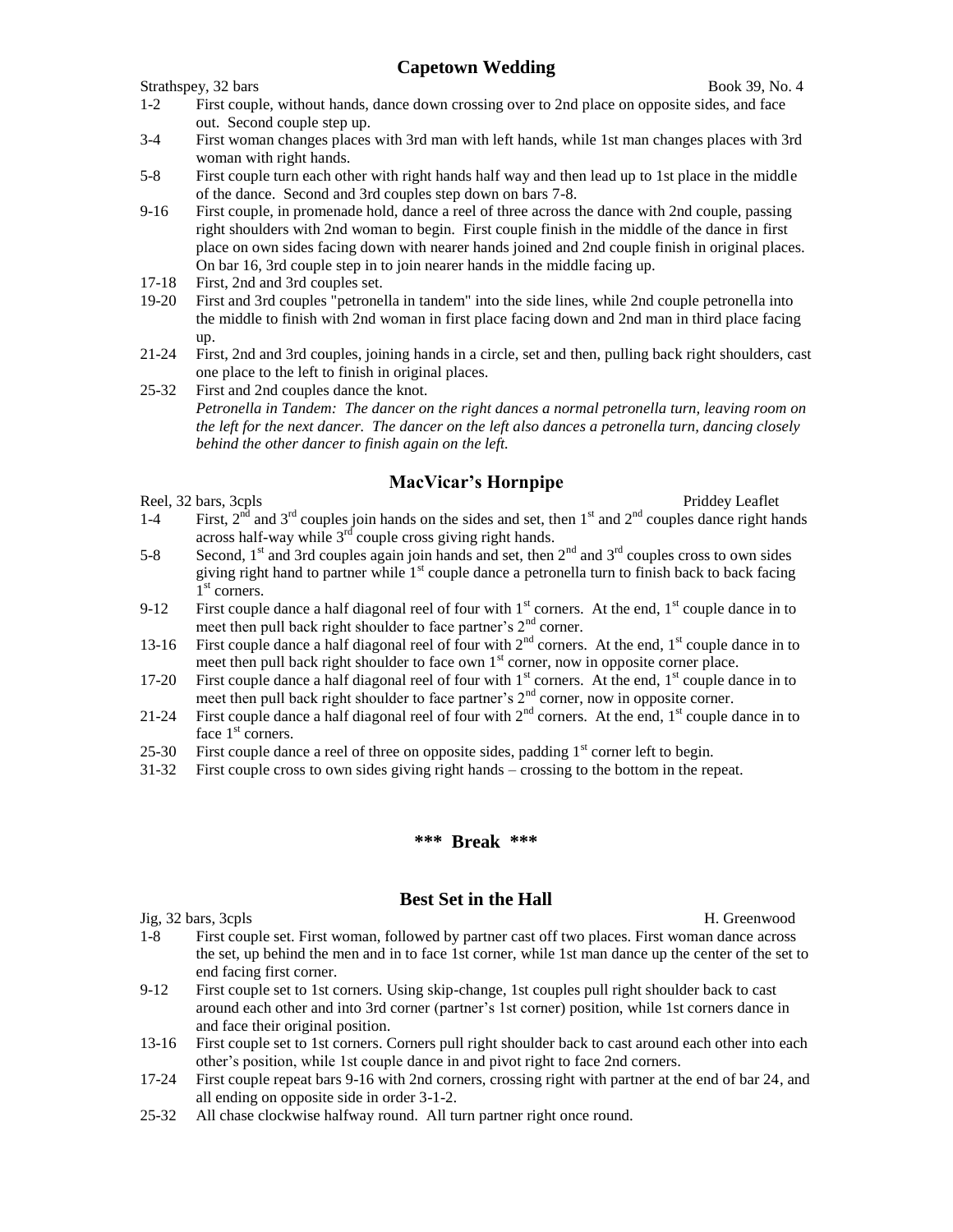# **Lord Elgin's Reel**

Strathspey, 32 bars, 3 cpls Book 26, No. 5

# 1-8 First man set to 2nd woman and turn with two hands to place; their partners repeat.

- 9-16 First couple lead down, cross below 2nd couple, cast behind 3rd couple, lead to the top, cross and cast to face 1st corners.
- 17-24 Turn 1st corner with right hands, pass right shoulders, turn 2nd corners with left hands, pass left shoulders to finish 1st woman between the 2nd couple facing down, 1st man between 3rd couple facing up. (Corners turn for all four bars.)
- 25-32 All advance for 1 bar, retire for 1 bar, repeat, and 1st couple turn with 2 hands to 2nd place.

#### **Clutha**

Reel, 48 bars, 4 cpls, square set Book 31, No. 2

- 1-8 First woman and 3rd man turn with right hands, dance round their partner passing right shoulders, and turn each other with right hands, remaining in center of square.
- 9-16 First woman and 3rd man join left hands with partner and balance in line. They then turn partner with left hand. First man and 3rd woman join right hands in the center of the square and balance in line. Turn partners back to original places.
- 17-24 First and 3rd couples dance rights and lefts.
- 25-32 First and 3rd couples dance Ladies' Chain.
- 33-36 All turn corner with right hands. Retaining right hands, give partner left hand to form circle. All balance.
- 37-40 All turn partner with left hand to end in promenade hold, facing anti-clockwise.
- 41-48 All dance anti-clockwise around the square in promenade hold.

Repeat, starting with 2nd woman and 4th man, then 3rd woman and 1st man, then 4th woman and 2nd man.

### **Allison's Jig**

- $Jig, 32 \text{ bars}, 3 \text{ cpls}$  Book 21, No. 7 1-8 First couple set and cast off one place, dance down, nearer hands joined, between  $3<sup>rd</sup>$  couple and cast up to  $2<sup>nd</sup>$  place on own sides. Second couple step up on bars 3-4.
- 9-12 Facing diagonally,  $1^{st}$  couple and  $1^{st}$  corners set twice advancing slightly on bars 11 & 12.
- 13-16 Second man and  $3<sup>rd</sup>$  woman turn once right hand finishing back in place, whilst  $1<sup>st</sup>$  couple pull back right shoulders and cast. First woman dancing round  $3<sup>rd</sup>$  man and  $1<sup>st</sup>$  man dancing round 2nd woman, both passing standing person by the right shoulder. First couple are now in  $2<sup>nd</sup>$  place on opposite sides.
- 17-20 Facing diagonally, 1<sup>st</sup> couple and partner's 2<sup>nd</sup> corner set twice advancing slightly on bars 19-20.
- 21-24 Second woman and  $3<sup>rd</sup>$  man turn once left hand finishing back in place, whilst  $1<sup>st</sup>$  couple pull back left shoulder and cast. First woman dancing round  $3<sup>rd</sup>$  woman and  $1<sup>st</sup>$  man dancing round  $2<sup>nd</sup>$  man, both passing standing person by the left shoulder,  $1<sup>st</sup>$  couple are now in  $2<sup>nd</sup>$  place
- 25-28 First couple dance  $\frac{1}{2}$  reels of three across, giving left shoulder to 1<sup>st</sup> corner, 1<sup>st</sup> woman with 2<sup>nd</sup> couple and  $1<sup>st</sup>$  man with  $3<sup>rd</sup>$  couple.
- 29-32 First couple dance  $\frac{1}{2}$  reels of three across, giving left shoulder to  $2^{nd}$  corners (now on opposite sides of the set), First woman with  $3<sup>rd</sup>$  couple and  $1<sup>st</sup>$  man with  $2<sup>nd</sup>$  couple.

#### **Flower of Glasgow**

Strathspey, 32 bars, 3 cpls Book 46

- 1-8 First lady followed by partner casts 2 places,  $1<sup>st</sup>$  lady crosses and casts up on men's side to  $2<sup>nd</sup>$ place, while  $1<sup>st</sup>$  man dances up the middle to 2nd place ladies side and all set advancing into promenade hold (2s and 3s face up, 1s face down). 2(1)3
- 9-16 Second,  $1<sup>st</sup>$  and  $3<sup>rd</sup>$  couples dance Interlocking Allemandes. [2s and 3s dance normal Allemande, but end in  $3^{\text{rd}}/1^{\text{st}}$  place as 1s Allemande (down) and up to  $2^{\text{nd}}$  place opposite sides. 3(1)2
- 17-24 First couple dance  $\frac{1}{2}$  figures of 8 (1<sup>st</sup> lady up round 3<sup>rd</sup> couple, 1<sup>st</sup> man down round 2<sup>nd</sup> couple), all turn partners both hands. 312
- 25-32 First and 2nd couples dance Diamond Poussette.